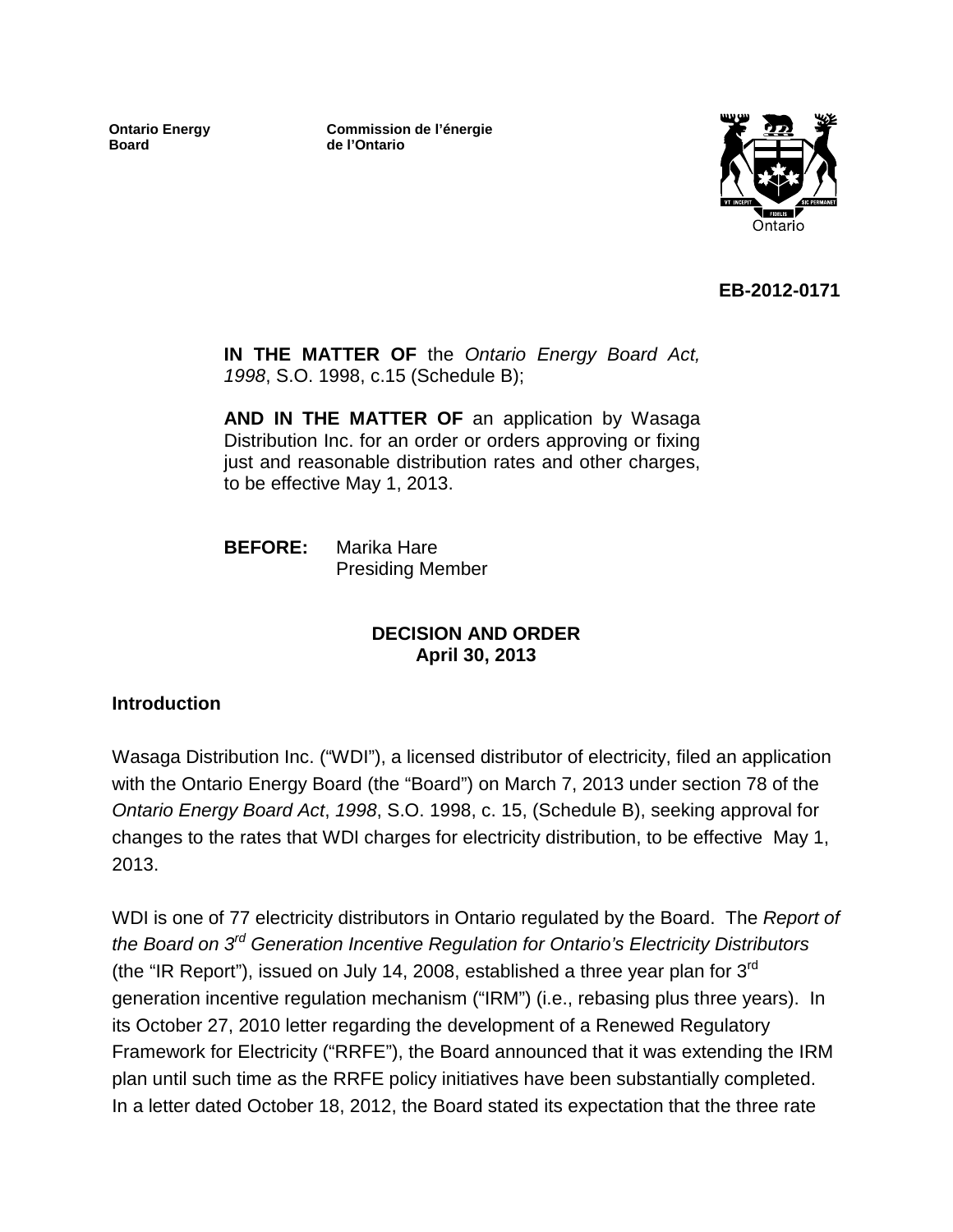setting methods set out in the *Report of the Board – Renewed Regulatory Framework for Electricity Distributors: A Performance-Based Approach* would be available for the 2014 rate year.

As part of the plan, WDI is one of the electricity distributors that will have its rates adjusted for 2013 on the basis of the IRM process, which provides for a mechanistic and formulaic adjustment to distribution rates and charges between cost of service applications. WDI also sought approval for the discontinuation of rate riders for the Deferral and Variance Account Disposition (2011) – Effective until April 30, 2014, approved in its IRM2 application (EB-2010-0143).

To streamline the process for the approval of distribution rates and charges for distributors, the Board issued its IR Report, *Supplemental Report of the Board on 3rd Generation Incentive Regulation for Ontario's Electricity Distributors* on September 17, 2008 (the "Supplemental Report"), and *Addendum to the Supplemental Report of the Board on 3rd Generation Incentive Regulation for Ontario's Electricity Distributors* on January 28, 2009 (collectively the "Reports"). Among other things, the Reports provide the relevant guidelines for 2013 rate adjustments for distributors applying for distribution rate adjustments pursuant to the IRM process. On June 28, 2012, the Board issued an update to Chapter 3 of the Board's *Filing Requirements for Transmission and Distribution Applications* (the "Filing Requirements"), which outlines the application filing requirements for IRM applications based on the policies in the Reports.

Notice of WDI's rate application was given through newspaper publication in WDI's service area advising interested parties where the rate application could be viewed and advising how they could intervene in the proceeding or comment on the application. No letters of comment were received. The Notice of Application indicated that the Board did not intend to award costs in this proceeding as the applicant had only made proposals of a mechanistic nature within the Board's guidelines. No parties requested intervenor status in this proceeding. Board staff participated in the proceeding. The Board proceeded by way of a written hearing.

While the Board has considered the entire record in this proceeding, it has made reference only to such evidence as is necessary to provide context to its findings. The following issues are addressed in this Decision and Order: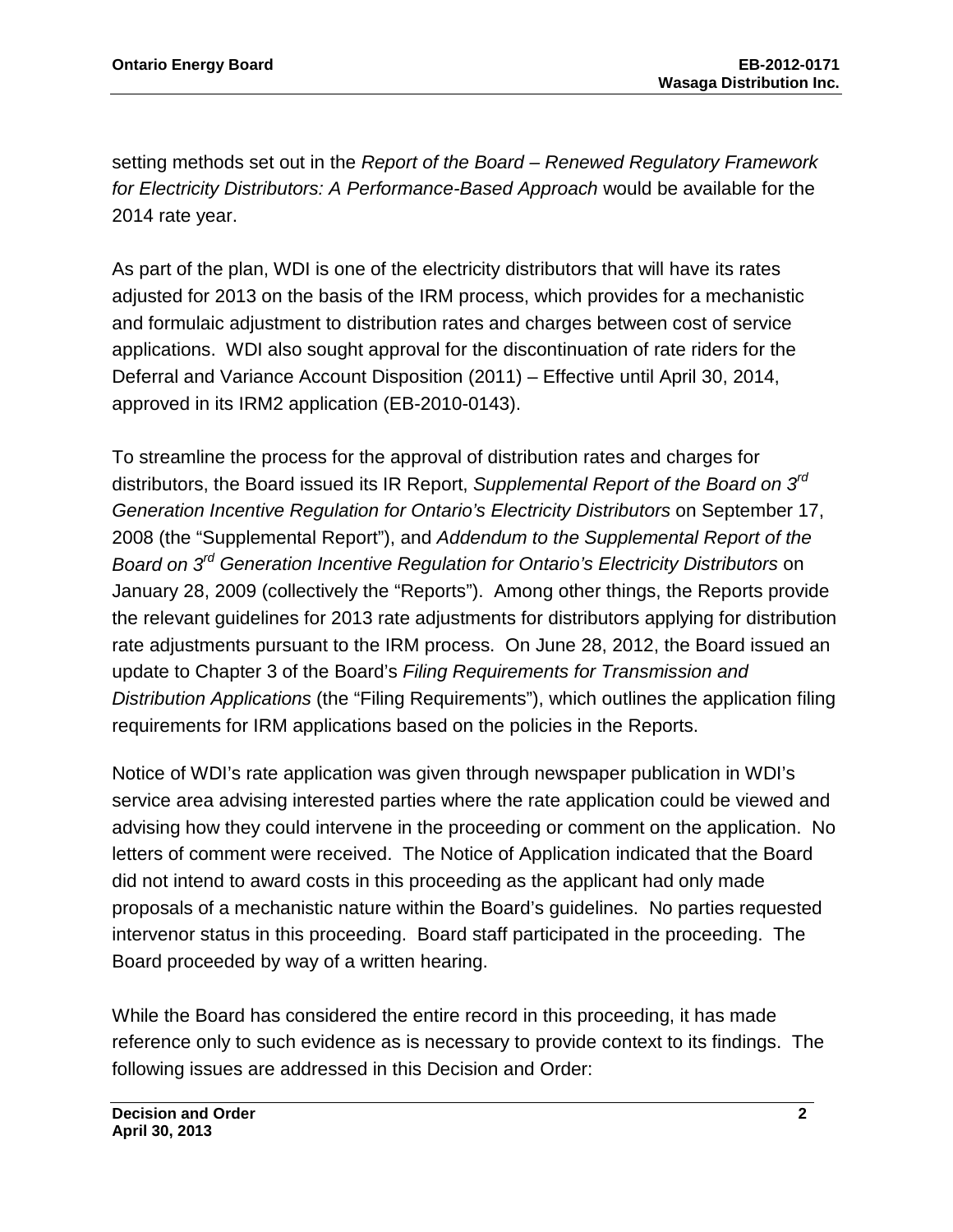- Price Cap Index Adjustment;
- Rural or Remote Electricity Rate Protection Charge;
- Wholesale Market Service Rate;
- Smart Metering Entity Charge;
- MicroFIT Service Charge;
- Shared Tax Savings Adjustments;
- Retail Transmission Service Rates; and
- Review and Disposition of Group 1 Deferral and Variance Account Balances.

### **Price Cap Index Adjustment**

As outlined in the Reports, distribution rates under the IRM are to be adjusted by a price escalator, less a productivity factor of 0.72% and a stretch factor.

On March 21, 2013, the Board announced a price escalator of 1.6% for those distributors under IRM that have a rate year commencing May 1, 2013.

The stretch factors are assigned to distributors based on the results of two benchmarking evaluations to divide the Ontario industry into three efficiency cohorts. In its letter to Licensed Electricity Distributors dated November 28, 2012 the Board assigned WDI to efficiency cohort 2, being the middle group and a resulting cohort specific stretch factor of 0.4%.

The Board has therefore determined, on that basis, that the resulting price cap index adjustment is  $0.48\%$  (i.e.  $1.6\%$  -  $(0.72\% + 0.4\%)$ ). The price cap index adjustment applies to distribution rates (fixed and variable charges) uniformly across customer classes.

The price cap index adjustment does not apply to the following components of delivery rates:

- Rate Riders:
- Rate Adders;
- Low Voltage Service Charges;
- Retail Transmission Service Rates: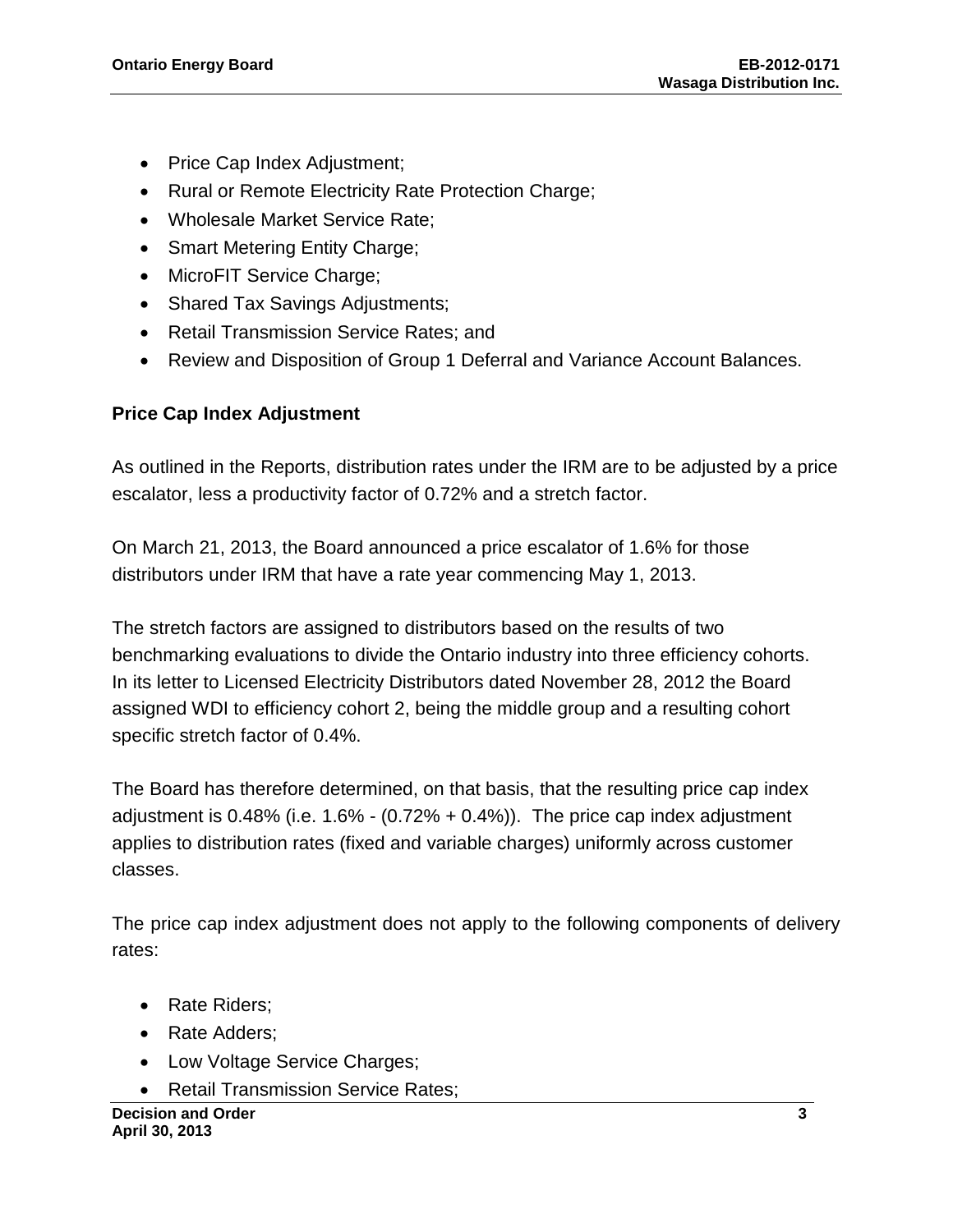- Wholesale Market Service Rate;
- Rural or Remote Rate Protection Charge;
- Standard Supply Service Administrative Charge;
- Transformation and Primary Metering Allowances;
- Loss Factors:
- Specific Service Charges;
- MicroFIT Service Charge; and
- Retail Service Charges.

### **Rural or Remote Electricity Rate Protection Charge**

On March 21, 2013, the Board issued a Decision with Reasons and Rate Order (EB-2013-0067) establishing that the Rural or Remote Electricity Rate Protection ("RRRP") used by rate regulated distributors to bill their customers shall be \$0.0012 per kilowatt hour effective May 1, 2013. The draft Tariff of Rates and Charges flowing from this Decision and Order reflects this RRRP charge.

### **Wholesale Market Service Rate**

On March 21, 2013, the Board issued a Decision with Reasons and Rate Order (EB-2013-0067) establishing that the Wholesale Market Service rate ("WMS rate") used by rate regulated distributors to bill their customers shall be \$0.0044 per kilowatt hour effective May 1, 2013. The draft Tariff of Rates and Charges flowing from this Decision and Order reflects this WMS rate.

### **Smart Metering Entity Charge**

On March 28, 2013, the Board issued a Decision and Order (EB-2012-0100/EB-2012- 0211) establishing a Smart Metering Entity charge of \$0.79 per month for Residential and General Service < 50kW customers for those distributors identified in the Board's annual *Yearbook of Electricity Distributors*. This charge will be in effect from May 1, 2013 to October 31, 2018. The draft Tariff of Rates and Charges flowing from this Decision and Order reflects this Smart Metering Entity charge.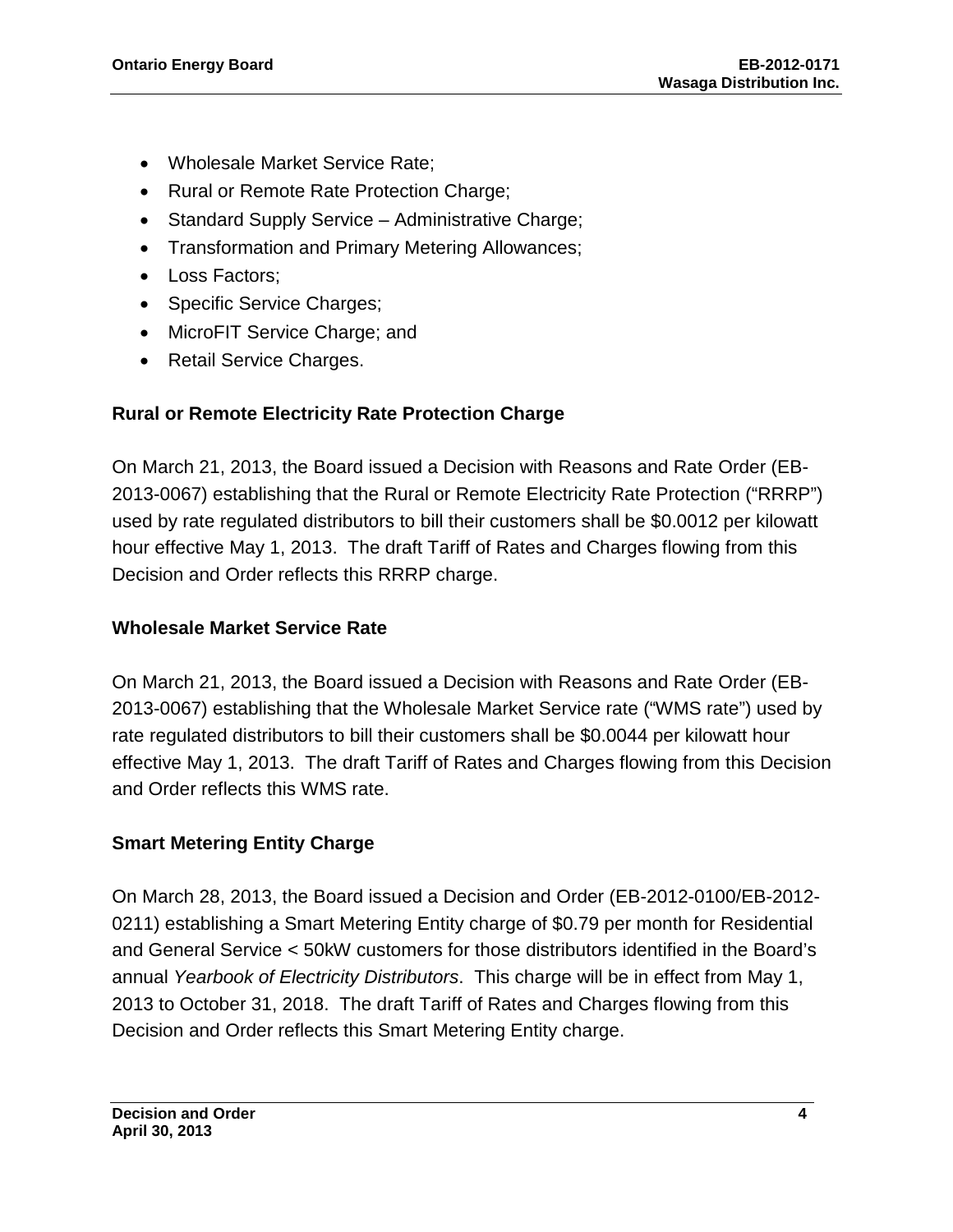### **MicroFIT Service Charge**

On September 20, 2012, the Board issued a letter advising that the default provincewide fixed monthly charge for all electricity distributors related to the microFIT Generator Service Classification was to be updated to \$5.40 per month effective with the implementation of electricity distributors' 2013 rates applications. The draft Tariff of Rates and Charges flowing from this Decision and Order reflects the new default microFIT service charge.

### **Shared Tax Savings Adjustments**

In its Supplemental Report*,* the Board determined that a 50/50 sharing of the impact of currently known legislated tax changes, as applied to the tax level reflected in the Board-approved base rates for a distributor, is appropriate.

The calculated annual tax reduction will be allocated to customer rate classes on the basis of the Board-approved base-year distribution revenue. These amounts will be refunded to customers over a 12-month period, through a volumetric rate rider using annualized consumption by customer class underlying the Board-approved base rates.

WDI rebased in 2012, with a combined federal and provincial tax rate of 15.5%. WDI's application contained a completed Shared Tax Savings Workform which indicated that the applicable tax rate for 2013 remains unchanged from 2012. As a result, there are no tax changes forecast to be shared with WDI's customers.

### **Retail Transmission Service Rates ("RTSR")**

Electricity distributors are charged for transmission costs at the wholesale level and subsequently pass these charges on to their distribution customers through the RTSRs. Variance accounts are used to capture timing differences and differences in the rate that a distributor pays for wholesale transmission service compared to the retail rate that the distributor is authorized to charge when billing its customers (i.e. variance Accounts 1584 and 1586).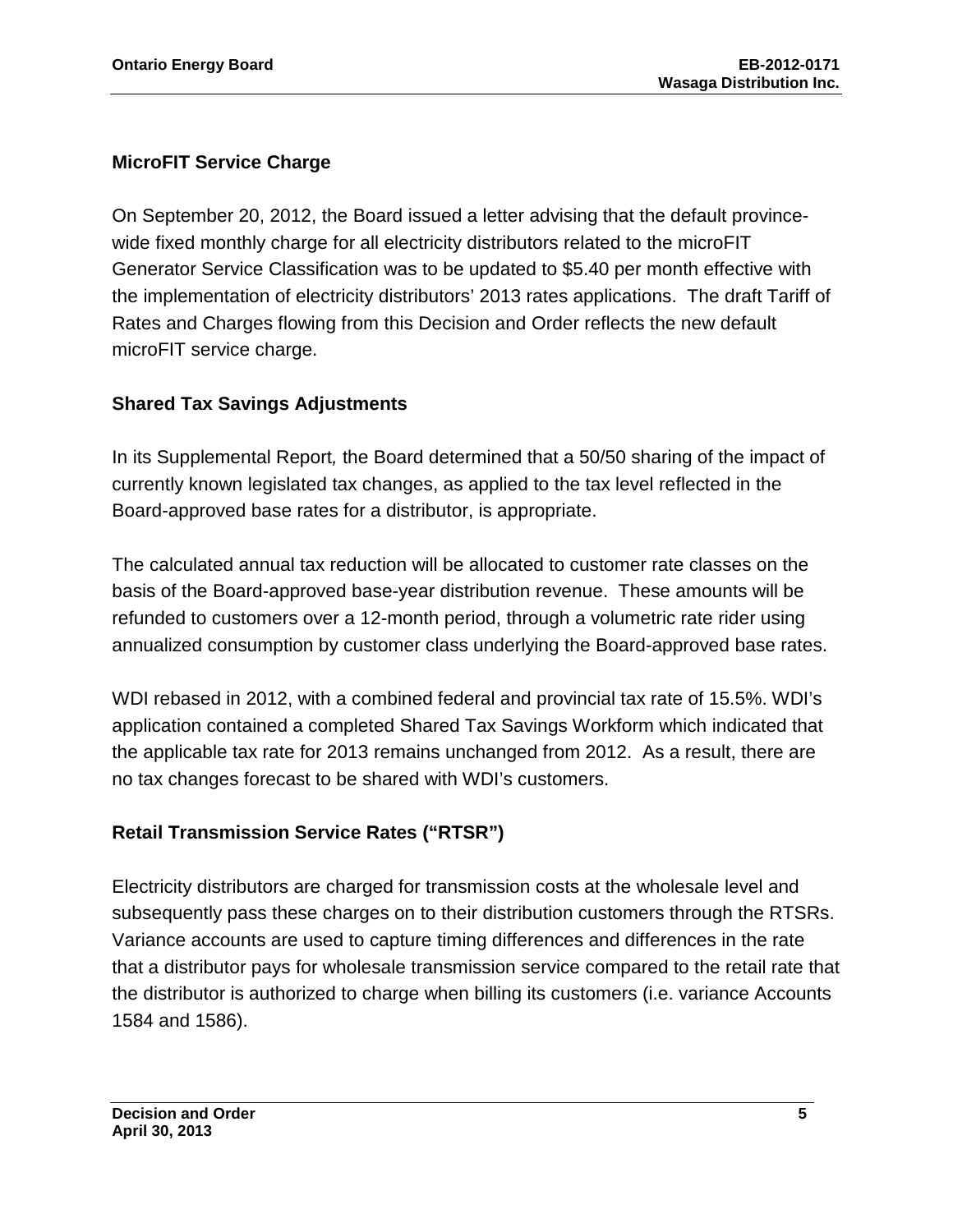On June 22, 2012 the Board issued revision 3.0 of the *Guideline G-2008-0001 - Electricity Distribution Retail Transmission Service Rates* (the "RTSR Guideline"). The RTSR Guideline outlines the information that the Board requires electricity distributors to file to adjust their RTSRs for 2013. The RTSR Guideline requires electricity distributors to adjust their RTSRs based on a comparison of historical transmission costs adjusted for the new Ontario Uniform Transmission Rates levels and the revenues generated under existing RTSRs. Similarly, embedded distributors whose host is Hydro One Networks Inc. ("Hydro One") should adjust their RTSR's to reflect any changes in Hydro One's Sub-Transmission class RTSRs. The objective of resetting the rates is to minimize the prospective balances in Accounts 1584 and 1586. In order to assist electricity distributors in the calculation of the distributors' specific RTSRs, Board staff provided a filing module.

WDI is a fully embedded distributor whose host is Hydro One.

On December 20, 2012, the Board approved new rates for Hydro One Sub-Transmission class RTSRs effective January 1, 2013 (EB-2012-0136), as shown in the following table.

| <b>Network Service Rate</b>                   | \$3.18 per kW  |
|-----------------------------------------------|----------------|
| <b>Connection Service Rates</b>               |                |
| <b>Line Connection Service Rate</b>           | $$0.70$ per kW |
| <b>Transformation Connection Service Rate</b> | \$1.63 per kW  |

**2013 Sub-Transmission RTSRs**

The Board finds that these Sub-Transmission class RTSRs are to be incorporated into the filing module.

### **Review and Disposition of Group 1 Deferral and Variance Account Balances**

The *Report of the Board on Electricity Distributors' Deferral and Variance Account Review Report Initiative* (the "EDDVAR Report") provides that, during the IRM plan term, the distributor's Group 1 account balances will be reviewed and disposed if the preset disposition threshold of \$0.001 per kWh (debit or credit) is exceeded. The onus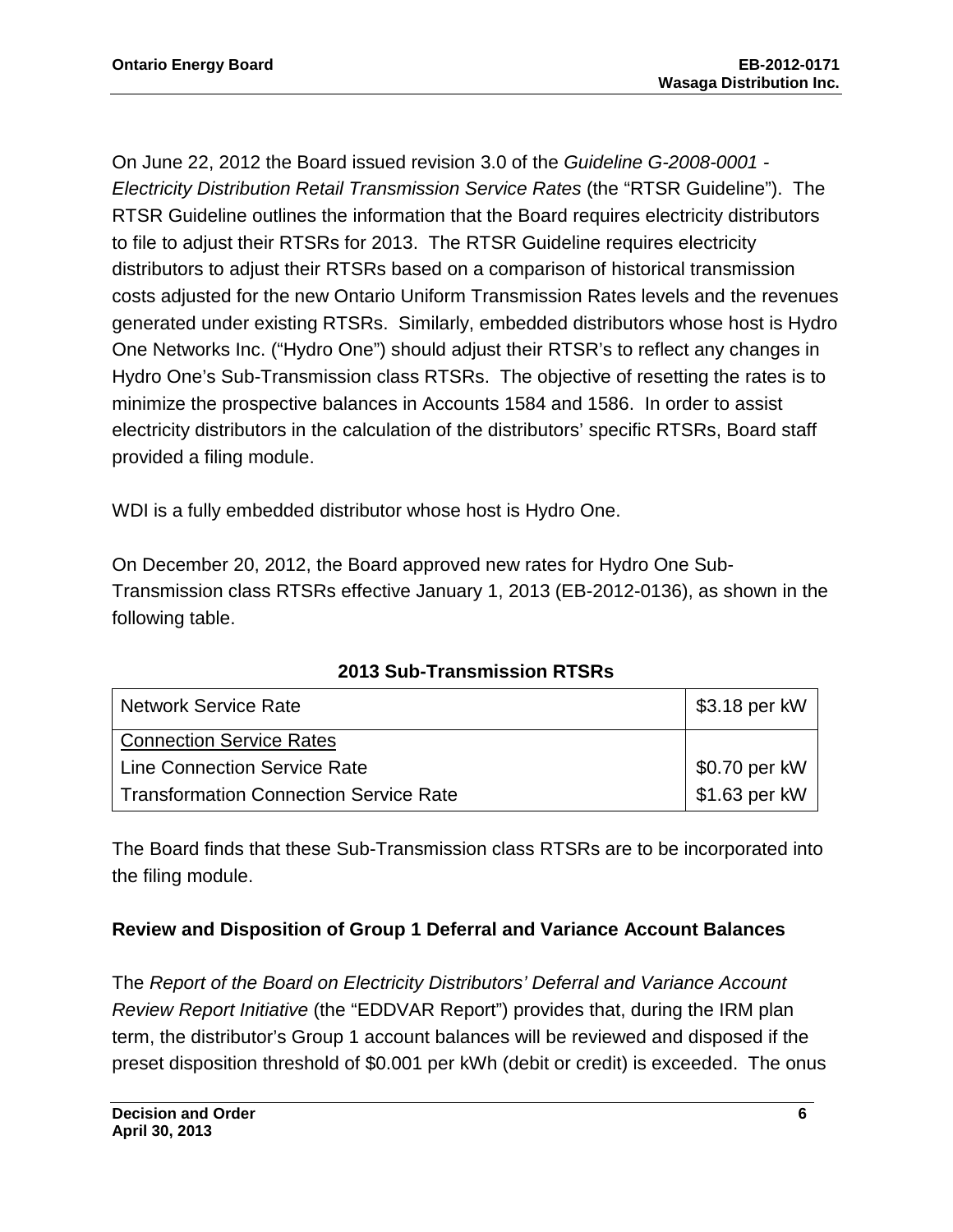is on the distributor to justify why any account balance in excess of the threshold should not be disposed.

WDI did not complete the Deferral and Variance Account continuity schedule included in the 2013 IRM Rate Generator Model at Tab 5 for its Group 1 Deferral and Variance Accounts. WDI's last cost of service application (EB-2011-0103) disposed of these accounts with balances to December 31, 2011 and projected interest to April 30, 2012. In the submission phase, Board staff submitted they had no issue with WDI not completing the continuity schedule.

In its Application, WDI requested discontinuation of the rate riders for the Deferral and Variance Account Disposition (2011) – Effective until April 30, 2014, approved in its IRM2 application (EB-2010-0143). These riders were established to dispose of all Deferral and Variance accounts approved in that application, including the Global Adjustment sub-account. Normally, a separate set of riders is established for the disposition of the Global Adjustment sub-account because this balance is recovered only from Non-RPP customers. In the process of completing the Deferral and Variance Account work form for the 2011 IRM application, WDI incorrectly interpreted the filing information which resulted in an incorrect allocation of the Global Adjustment subaccount to RPP customers.

The result is that the total Global Adjustment sub-account balance was partially collected from customers that should not have paid for this variance (the RPP customers). In addition, WDI began over recovering on the total deferral and variance balances approved for disposition at some point in 2012 due to the fact that the Global Adjustment sub-account balance was being recovered from a much larger number of customers. In response to Board staff interrogatories WDI confirmed that only the Residential, General Service <50 kW and General Service 50 to 4,999 kW rate classes were affected.

Board staff submitted that WDI should calculate and provide the dollar amounts and the number of years that WDI incorrectly charged to the RPP and Non-RPP customers. Board staff further submitted that WDI should propose a solution to address the incorrect allocation in the context of this proceeding. One option suggested by Board staff would be to cease the current rate riders and commence new riders by refunding to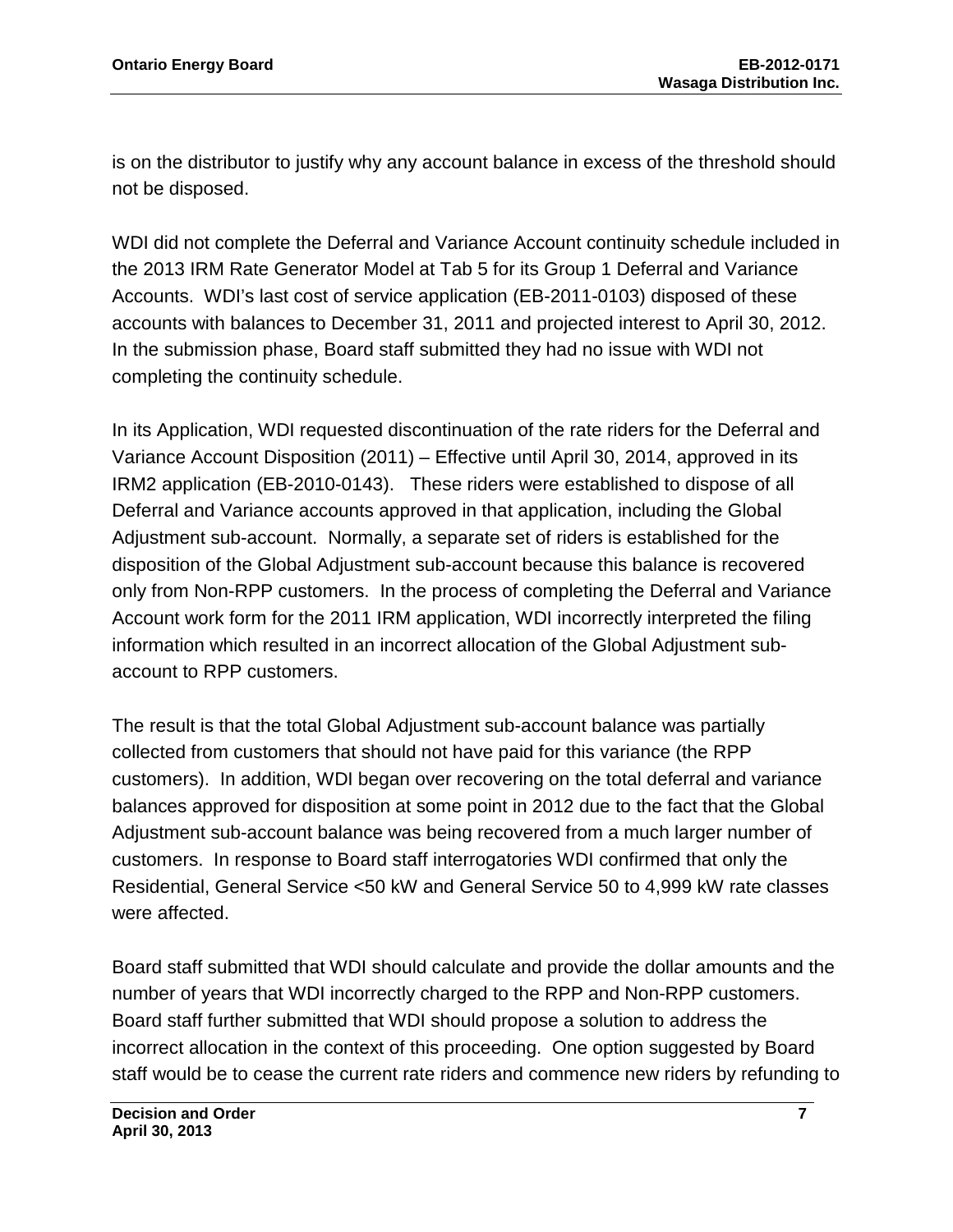RPP customers and charging to Non-RPP customers the appropriate amounts. The new rate riders would have the effective date of the rate order flowing from this proceeding. A second option would be to cease the current riders as of the effective date of the rate order from this proceeding and book the refund amounts to RPP customers under a new sub-account of Account 1508, Other Regulatory Assets – RPP Customer Refund, and the charge amounts to Non-RRP customers under a new Subaccount of Account 1508, Other Regulatory Assets – Non-RPP Customer Charge. These Sub-accounts of Account 1508, Other Regulatory Assets would be cleared at the time of WDI's next cost of service rate proceeding. Under this option, WDI would be expected to include an Accounting Order for these new Sub-accounts of Account 1508 in its reply submission.

In its reply submission, WDI proposed a different methodology which will correct the over recovery. WDI stated that this approach will have very little rate impact to the Residential and General Service < 50 kW rate classes. This approach would implement the rate riders as they were originally intended (using a three year disposition period) and reverse the effects of the incorrect riders flowing from the 2011 decision.

Both sets of rate riders would run at the same time (i.e. for three years from May 1, 2013 to April 30, 2016). WDI also proposed that the riders be tracked in the same subaccount of Account 1595 as the original submission. WDI submitted that this is the simplest way to deal with this matter and not have it carried over to another rate year.

The Board approves the approach WDI outlined in its reply submission. The Board finds the approach is consistent with option one in Board staffs submission. It corrects the allocation error in the prior proceeding by refunding to RPP customers and charging to Non-RPP customers the appropriate amounts on a going forward basis.

### **Rate Model**

With this Decision, the Board is providing Wasaga with a rate model (spreadsheet) and applicable supporting models and a draft Tariff of Rates and Charges (Appendix A) that reflects the elements of this Decision. The Board has reviewed the entries in the rate model to ensure that they are in accordance with the 2012 Board approved Tariff of Rates and Charges and the rate model was adjusted, where applicable, to correct any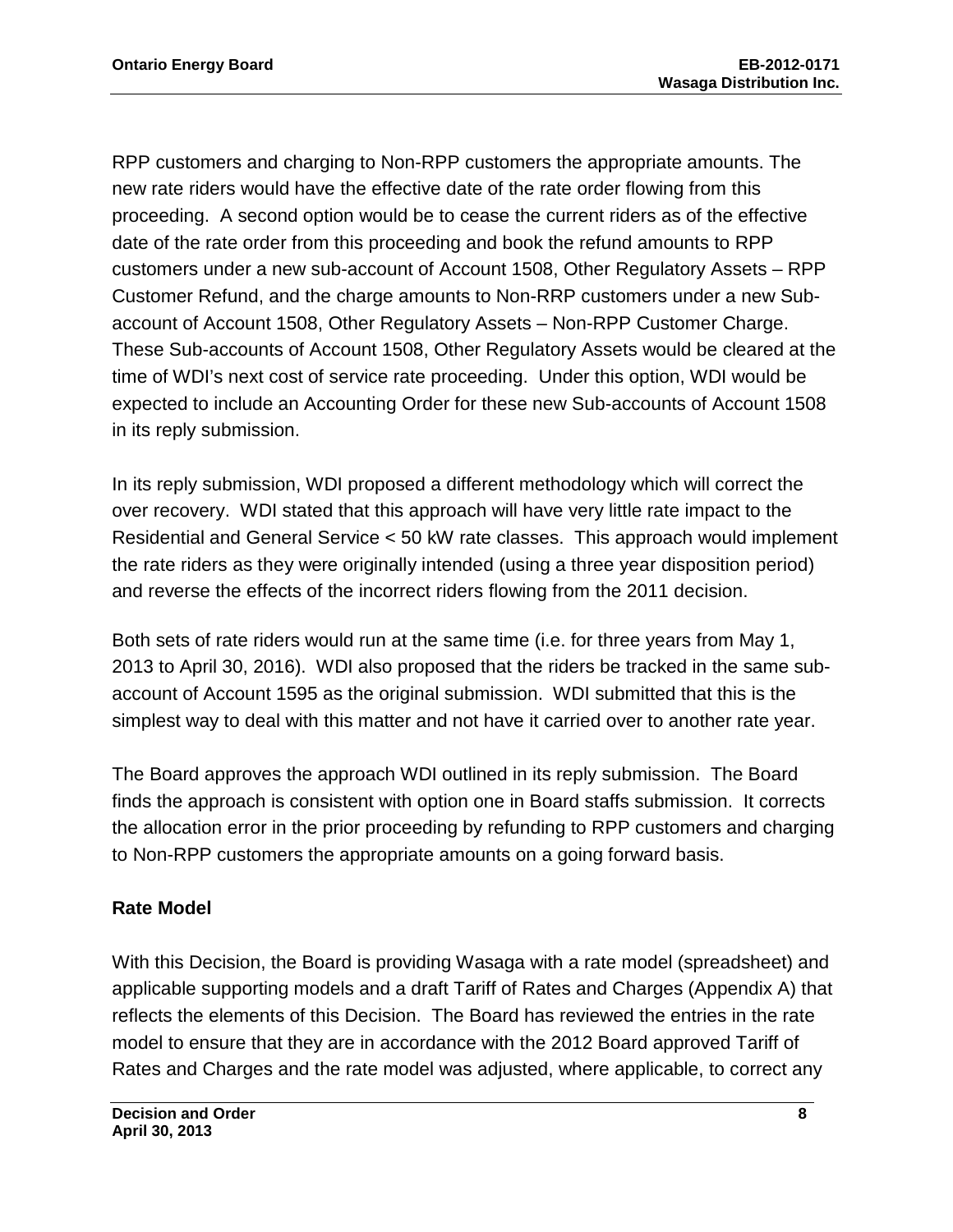discrepancies.

### **THE BOARD ORDERS THAT:**

- 1. Wasaga Distribution Inc.'s new distribution rates shall be effective May 1, 2013.
- 2. Wasaga Distribution Inc. shall review the draft Tariff of Rates and Charges set out in Appendix A. Wasaga Distribution Inc. shall file with the Board a written confirmation assessing the completeness and accuracy of the draft Tariff of Rates and Charges, or provide a detailed explanation of any inaccuracies or missing information within **7 days** of the date of issuance of this Decision and Order.
- 3. If the Board does not receive a submission from Wasaga Distribution Inc. to the effect that inaccuracies were found or information was missing pursuant to item 2 of this Decision and Order, the draft Tariff of Rates and Charges set out in Appendix A of this Decision and Order will become final, effective May 1, 2013, and will apply to electricity consumed or estimated to have been consumed on and after May 1, 2013. Wasaga Distribution Inc. shall notify its customers of the rate changes no later than with the first bill reflecting the new rates.
- 4. If the Board receives a submission from Wasaga Distribution Inc. to the effect that inaccuracies were found or information was missing pursuant to item 2 of this Decision and Order, the Board will consider the submission of Wasaga Distribution Inc. and will issue a final Tariff of Rates and Charges.
- 5. Wasaga Distribution Inc. shall pay the Board's costs incidental to this proceeding upon receipt of the Board's invoice.

All filings to the Board must quote file number **EB-2012-0171,** be made through the Board's web portal at, [https://www.pes.ontarioenergyboard.ca/eservice//](https://www.pes.ontarioenergyboard.ca/eservice/) and consist of two paper copies and one electronic copy in searchable / unrestricted PDF format. Filings must clearly state the sender's name, postal address and telephone number, fax number and e-mail address. Parties must use the document naming conventions and document submission standards outlined in the RESS Document Guideline found at [www.ontarioenergyboard.ca.](http://www.ontarioenergyboard.ca/) If the web portal is not available parties may email their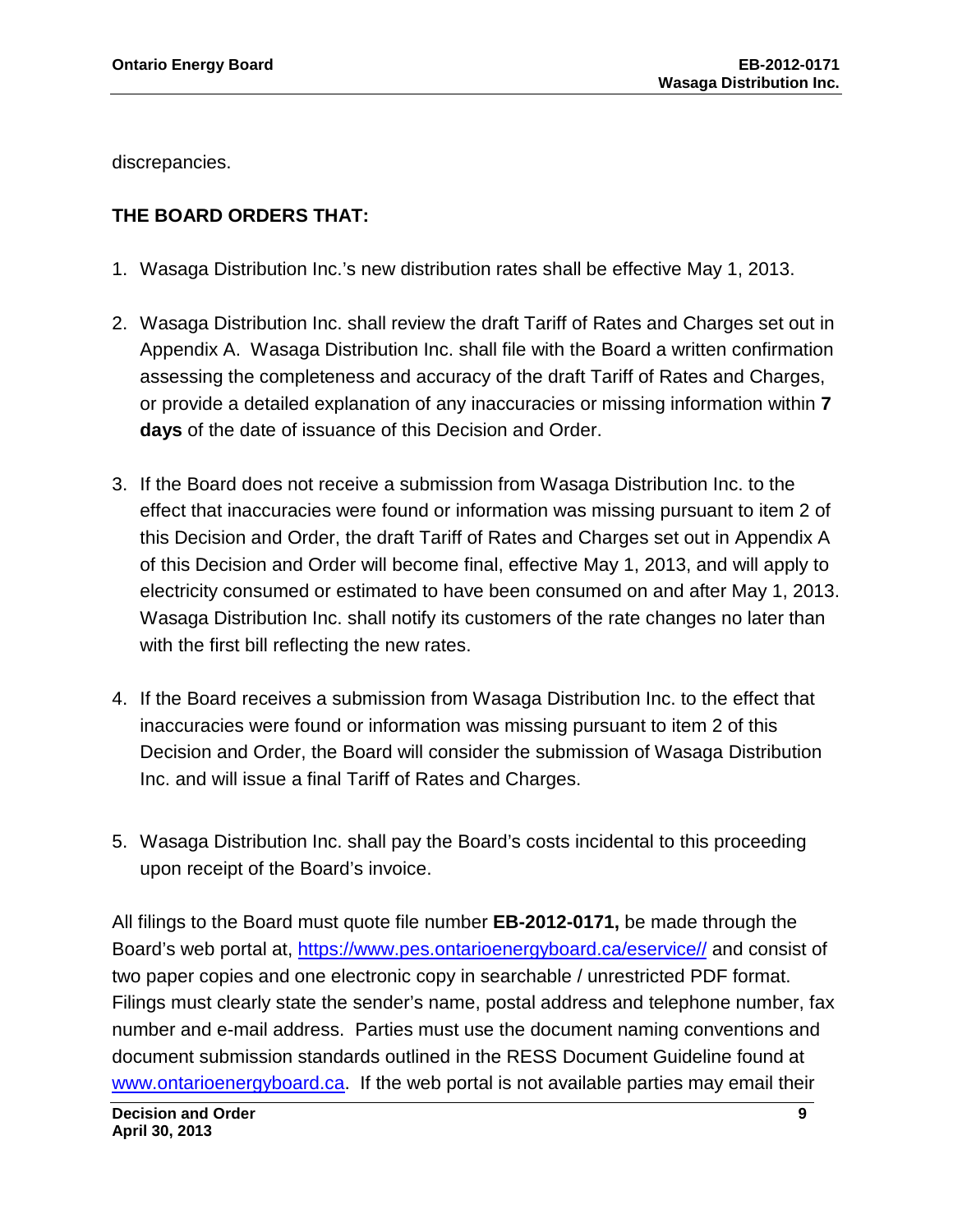document to the address below. Those who do not have internet access are required to submit all filings on a CD in PDF format, along with two paper copies. Those who do not have computer access are required to file 2 paper copies.

**DATED** at Toronto, April 30, 2013

### **ONTARIO ENERGY BOARD**

*Original signed by*

Kirsten Walli Board Secretary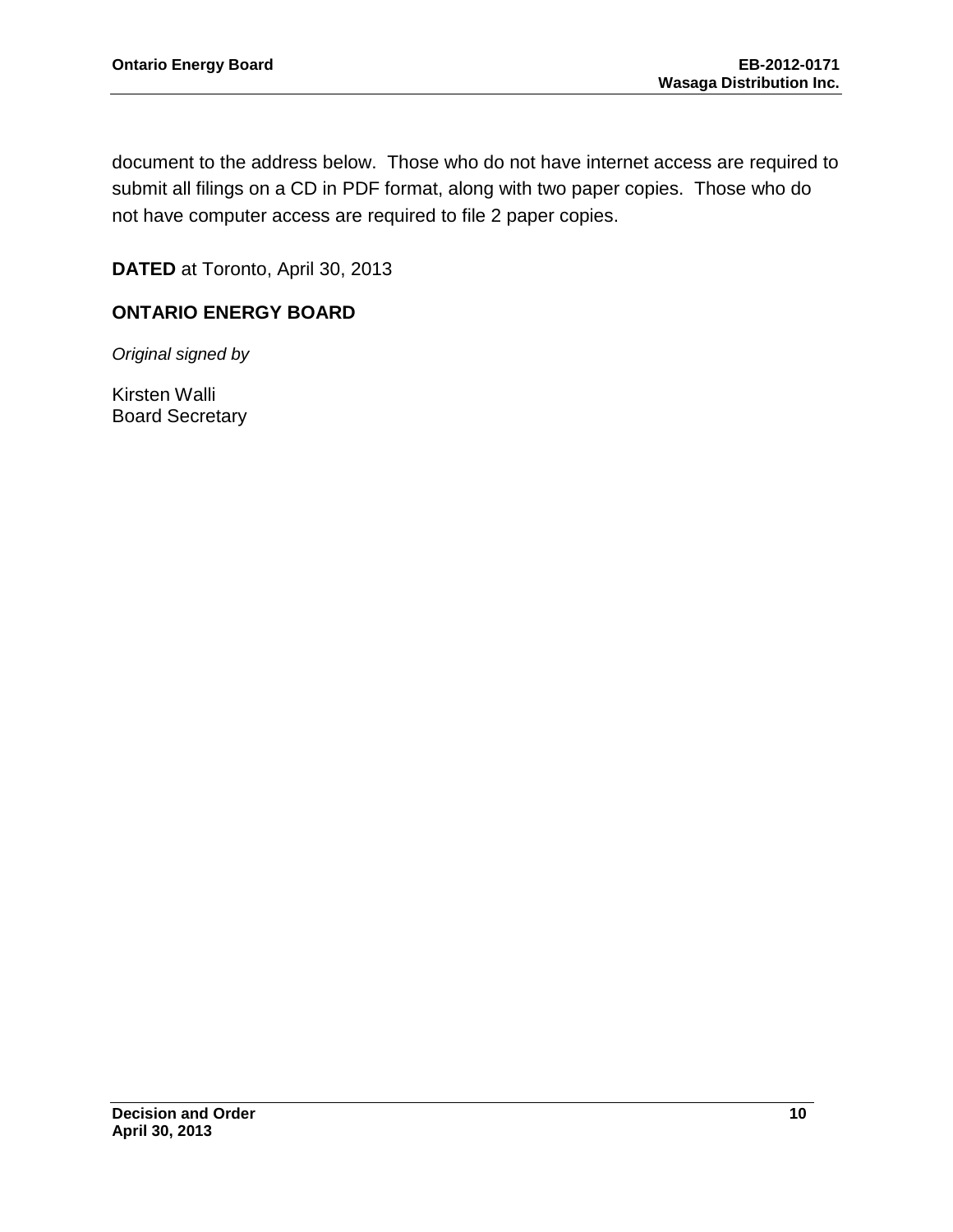## **Appendix A**

**To Decision and Order Draft Tariff of Rates and Charges Board File No: EB-2012-0171 DATED: April 30, 2013**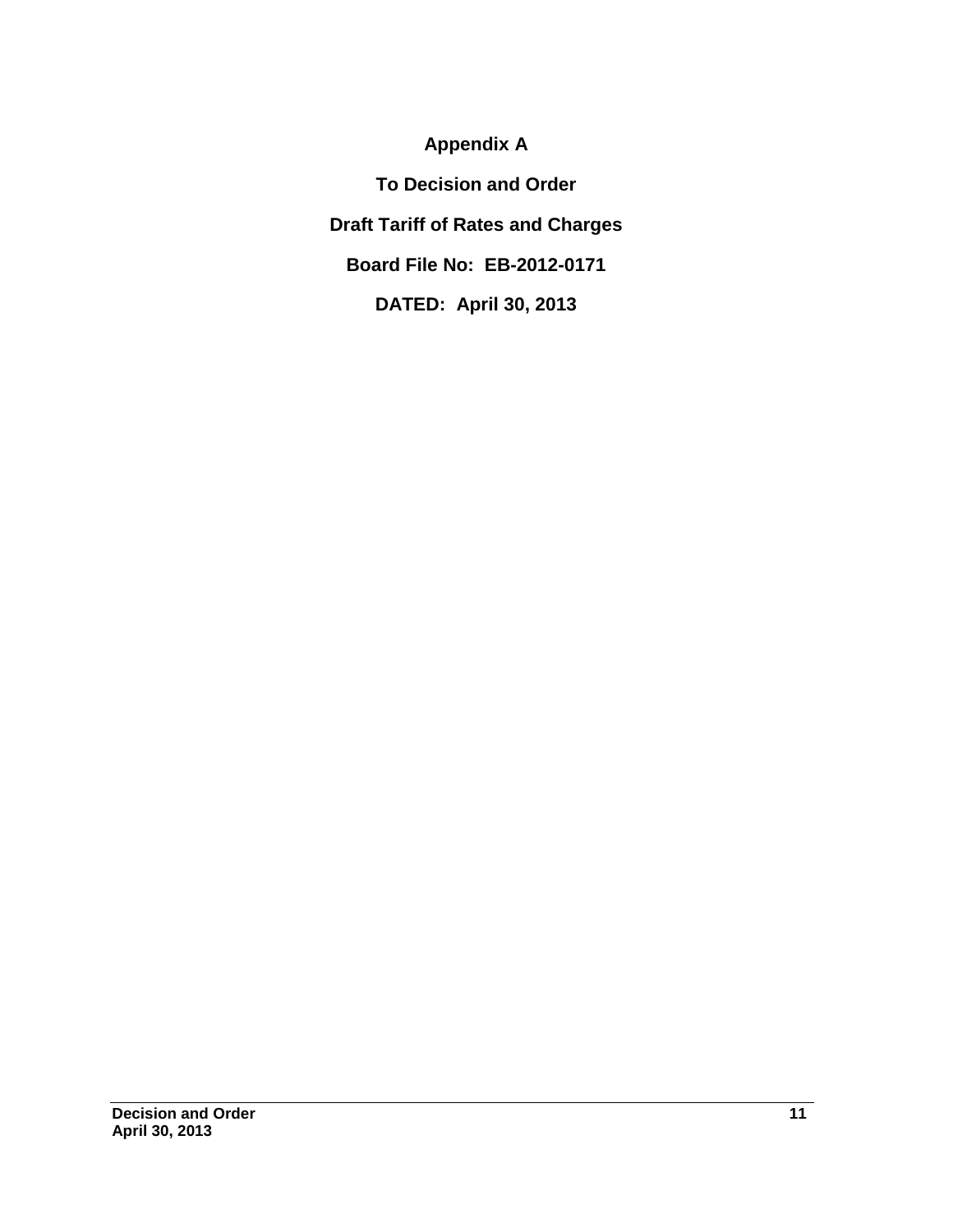**This schedule supersedes and replaces all previously approved schedules of Rates, Charges and Loss Factors**

**EB-2012-0171** 

## **RESIDENTIAL SERVICE CLASSIFICATION**

This classification refers to an account taking electricity at 750 volts or less where the electricity is used exclusively in a separately metered living accommodation. Customers shall be residing in single-dwelling units that consist of a detached house or one unit of a semi-detached, duplex, triplex or quadruplex house, with a residential zoning. Separately metered dwellings within a town house complex or apartment building also qualify as residential customers. Further servicing details are available in the distributor's Conditions of Service.

#### **APPLICATION**

The application of these rates and charges shall be in accordance with the Licence of the Distributor and any Code or Order of the Board, and amendments thereto as approved by the Board, which may be applicable to the administration of this schedule.

No rates and charges for the distribution of electricity and charges to meet the costs of any work or service done or furnished for the purpose of the distribution of electricity shall be made except as permitted by this schedule, unless required by the Distributor's Licence or a Code or Order of the Board, and amendments thereto as approved by the Board, or as specified herein.

Unless specifically noted, this schedule does not contain any charges for the electricity commodity, be it under the Regulated Price Plan, a contract with a retailer or the wholesale market price, as applicable. In addition, the charges in the MONTHLY RATES AND CHARGES – Regulatory Component of this schedule do not apply to a customer that is an embedded wholesale market participant.

It should be noted that this schedule does list any charges, assessments or credits that are required by law to be invoiced by a distributor and that are not subject to Board approval, such as the Debt Retirement Charge, the Global Adjustment, the Ontario Clean Energy Benefit and HST.

#### **MONTHLY RATES AND CHARGES - Delivery Component**

| Service Charge                                                                                           |        | 11.20    |
|----------------------------------------------------------------------------------------------------------|--------|----------|
| Rate Rider for Disposition of Residual Historical Smart Meter Costs - effective until November 30, 2013  |        | 0.65     |
| Rate Rider for Recovery of Stranded Meter Assets - effective until November 30, 2013                     |        | 1.86     |
| Rate Rider for Smart Metering Entity Charge - effective until October 31, 2018                           | S      | 0.79     |
| <b>Distribution Volumetric Rate</b>                                                                      | \$/kWh | 0.0140   |
| Low Voltage Service Rate                                                                                 | \$/kWh | 0.0019   |
| Rate Rider for Reversal of Deferral/Variance Account Disposition (2011) – effective until April 30, 2015 | \$/kWh | 0.0003   |
| Rate Rider for Disposition of Deferral/Variance Account (2011) – effective until April 30, 2016          | \$/kWh | (0.0020) |
| Rate Rider for Disposition of Global Adjustment Sub-Account (2011) – effective until April 30, 2016      |        |          |
| Applicable only for Non-RPP Customers                                                                    | \$/kWh | 0.0141   |
| Rate Rider for Disposition of Deferral/Variance Accounts (2012) - effective until April 30, 2015         | \$/kWh | (0.0142) |
| Rate Rider for Disposition of Global Adjustment Sub-Account (2012) - effective until April 30, 2015      |        |          |
| Applicable only for Non-RPP Customers                                                                    | \$/kWh | 0.0255   |
| Rate Rider for Disposition of Deferred PILs Variance Account 1562 - effective until November 30, 2013    | \$/kWh | (0.0038) |
| Retail Transmission Rate - Network Service Rate                                                          | \$/kWh | 0.0068   |
| Retail Transmission Rate - Line and Transformation Connection Service Rate                               | \$/kWh | 0.0049   |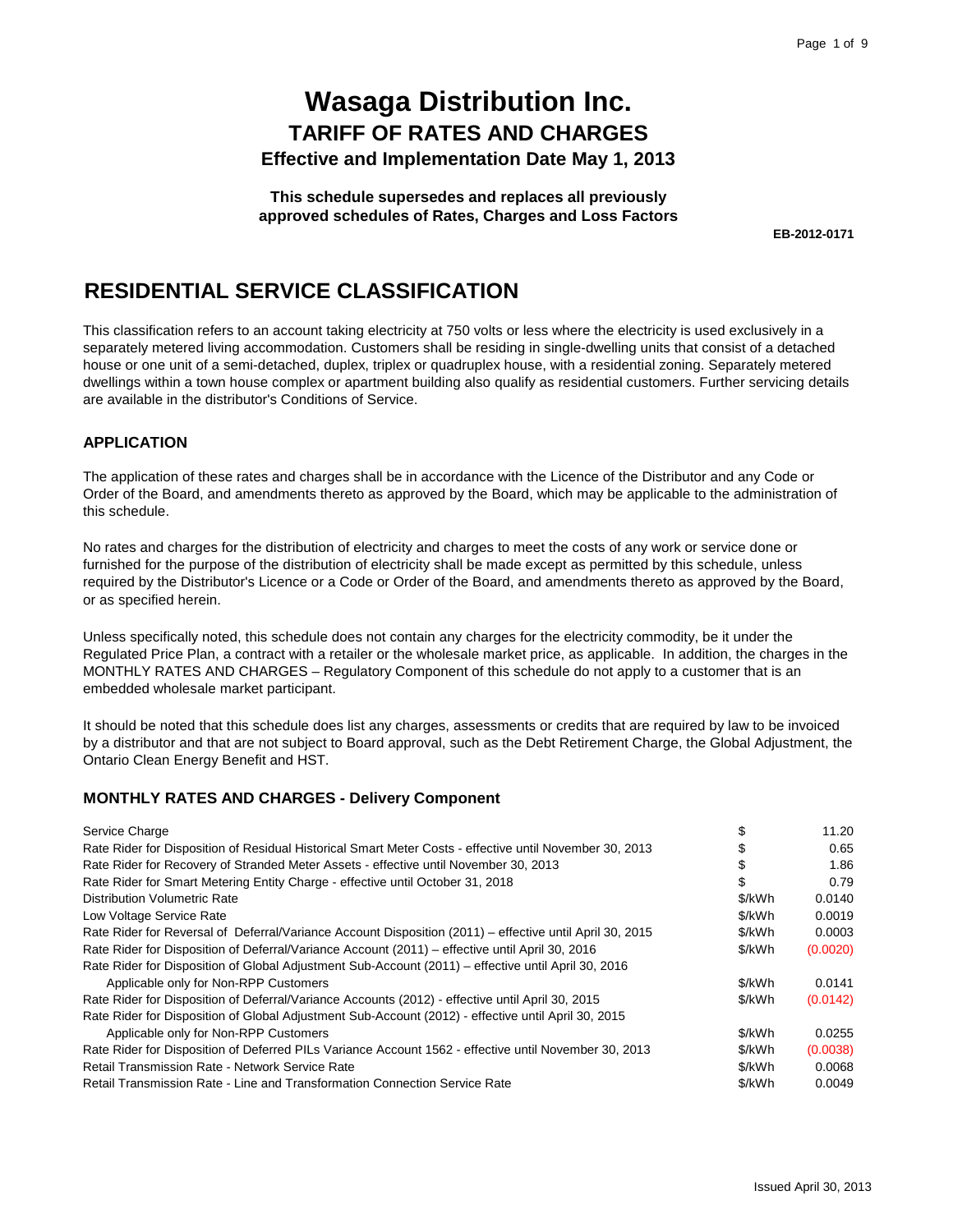**This schedule supersedes and replaces all previously**

**approved schedules of Rates, Charges and Loss Factors**

**EB-2012-0171** 

## **RESIDENTIAL SERVICE CLASSIFICATION**

| Wholesale Market Service Rate                                   | \$/kWh | 0.0044 |
|-----------------------------------------------------------------|--------|--------|
| <b>Rural Rate Protection Charge</b>                             | \$/kWh | 0.0012 |
| Standard Supply Service - Administrative Charge (if applicable) |        | 0.25   |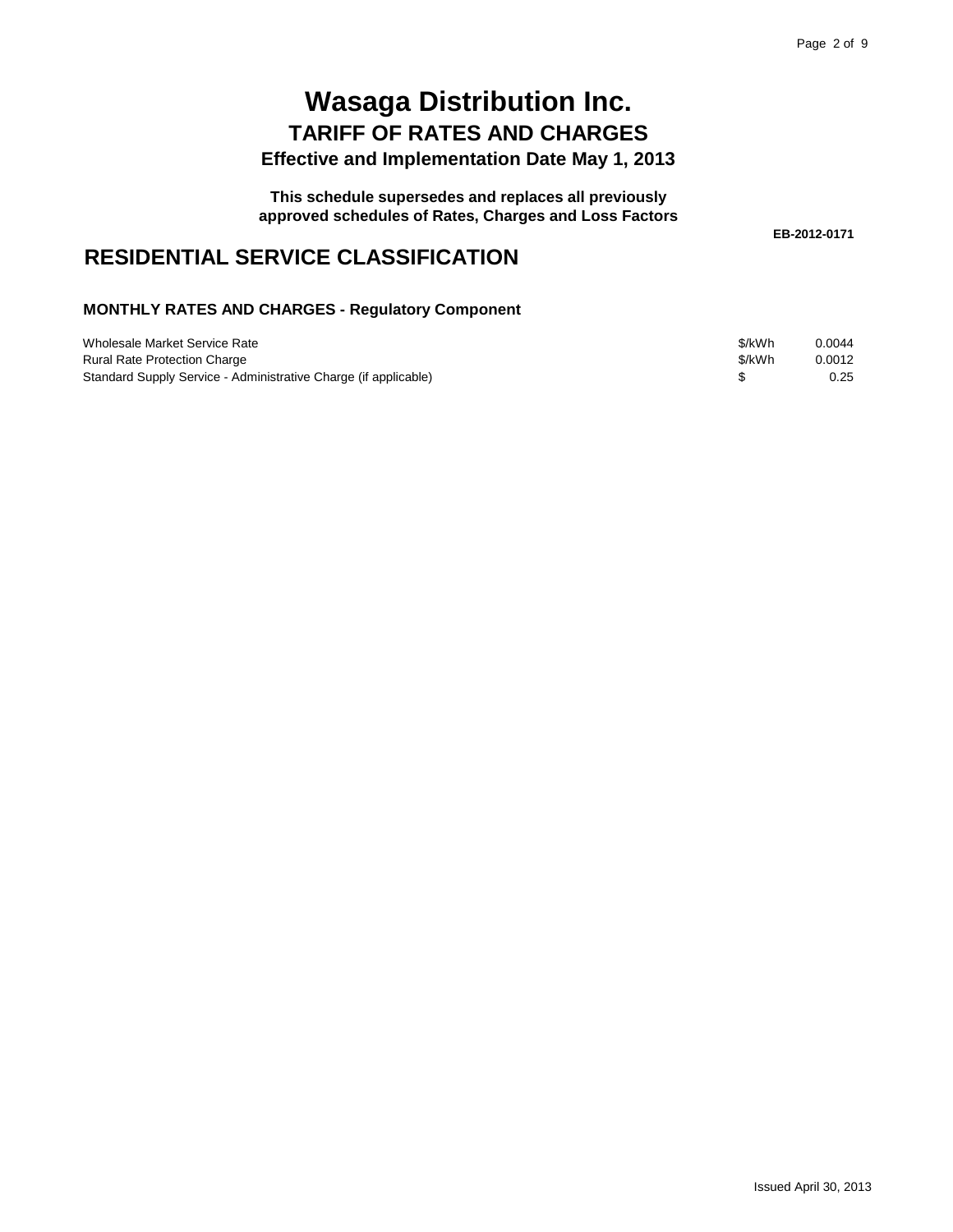#### **This schedule supersedes and replaces all previously approved schedules of Rates, Charges and Loss Factors**

**EB-2012-0171** 

## **GENERAL SERVICE LESS THAN 50 KW SERVICE CLASSIFICATION**

This classification refers to a non residential account taking electricity at 750 volts or less whose monthly average peak demand is less than, or is forecast to be less than, 50 kW. Further servicing details are available in the distributor's Conditions of Service.

#### **APPLICATION**

The application of these rates and charges shall be in accordance with the Licence of the Distributor and any Code or Order of the Board, and amendments thereto as approved by the Board, which may be applicable to the administration of this schedule.

No rates and charges for the distribution of electricity and charges to meet the costs of any work or service done or furnished for the purpose of the distribution of electricity shall be made except as permitted by this schedule, unless required by the Distributor's Licence or a Code or Order of the Board, and amendments thereto as approved by the Board, or as specified herein.

Unless specifically noted, this schedule does not contain any charges for the electricity commodity, be it under the Regulated Price Plan, a contract with a retailer or the wholesale market price, as applicable. In addition, the charges in the MONTHLY RATES AND CHARGES – Regulatory Component of this schedule do not apply to a customer that is an embedded wholesale market participant.

It should be noted that this schedule does list any charges, assessments or credits that are required by law to be invoiced by a distributor and that are not subject to Board approval, such as the Debt Retirement Charge, the Global Adjustment, the Ontario Clean Energy Benefit and HST.

#### **MONTHLY RATES AND CHARGES - Delivery Component**

| Service Charge                                                                                           |        | 13.11    |
|----------------------------------------------------------------------------------------------------------|--------|----------|
| Rate Rider for Disposition of Residual Historical Smart Meter Costs - effective until November 30, 2013  |        | 3.09     |
| Rate Rider for Recovery of Stranded Meter Assets - effective until November 30, 2013                     |        | 8.91     |
| Rate Rider for Smart Metering Entity Charge - effective until October 31, 2018                           | \$     | 0.79     |
| Distribution Volumetric Rate                                                                             | \$/kWh | 0.0133   |
| Low Voltage Service Rate                                                                                 | \$/kWh | 0.0016   |
| Rate Rider for Reversal of Deferral/Variance Account Disposition (2011) – effective until April 30, 2015 | \$/kWh | 0.0009   |
| Rate Rider for Disposition of Deferral/Variance Account (2011) – effective until April 30, 2016          | \$/kWh | (0.0020) |
| Rate Rider for Disposition of Global Adjustment Sub-Account (2011) - effective until April 30, 2016      |        |          |
| Applicable only for Non-RPP Customers                                                                    | \$/kWh | 0.0141   |
| Rate Rider for Disposition of Deferral/Variance Accounts (2012) - effective until April 30, 2015         | \$/kWh | (0.0144) |
| Rate Rider for Disposition of Global Adjustment Sub-Account (2012) - effective until April 30, 2015      |        |          |
| Applicable only for Non-RPP Customers                                                                    | \$/kWh | 0.0255   |
| Rate Rider for Disposition of Deferred PILs Variance Account 1562 - effective until November 30, 2013    | \$/kWh | (0.0024) |
| Retail Transmission Rate - Network Service Rate                                                          | \$/kWh | 0.0061   |
| Retail Transmission Rate - Line and Transformation Connection Service Rate                               | \$/kWh | 0.0042   |
|                                                                                                          |        |          |
| <b>MONTHLY RATES AND CHARGES - Regulatory Component</b>                                                  |        |          |
|                                                                                                          |        |          |

| Wholesale Market Service Rate                                   | \$/kWh | 0.0044 |
|-----------------------------------------------------------------|--------|--------|
| <b>Rural Rate Protection Charge</b>                             | \$/kWh | 0.0012 |
| Standard Supply Service - Administrative Charge (if applicable) |        | 0.25   |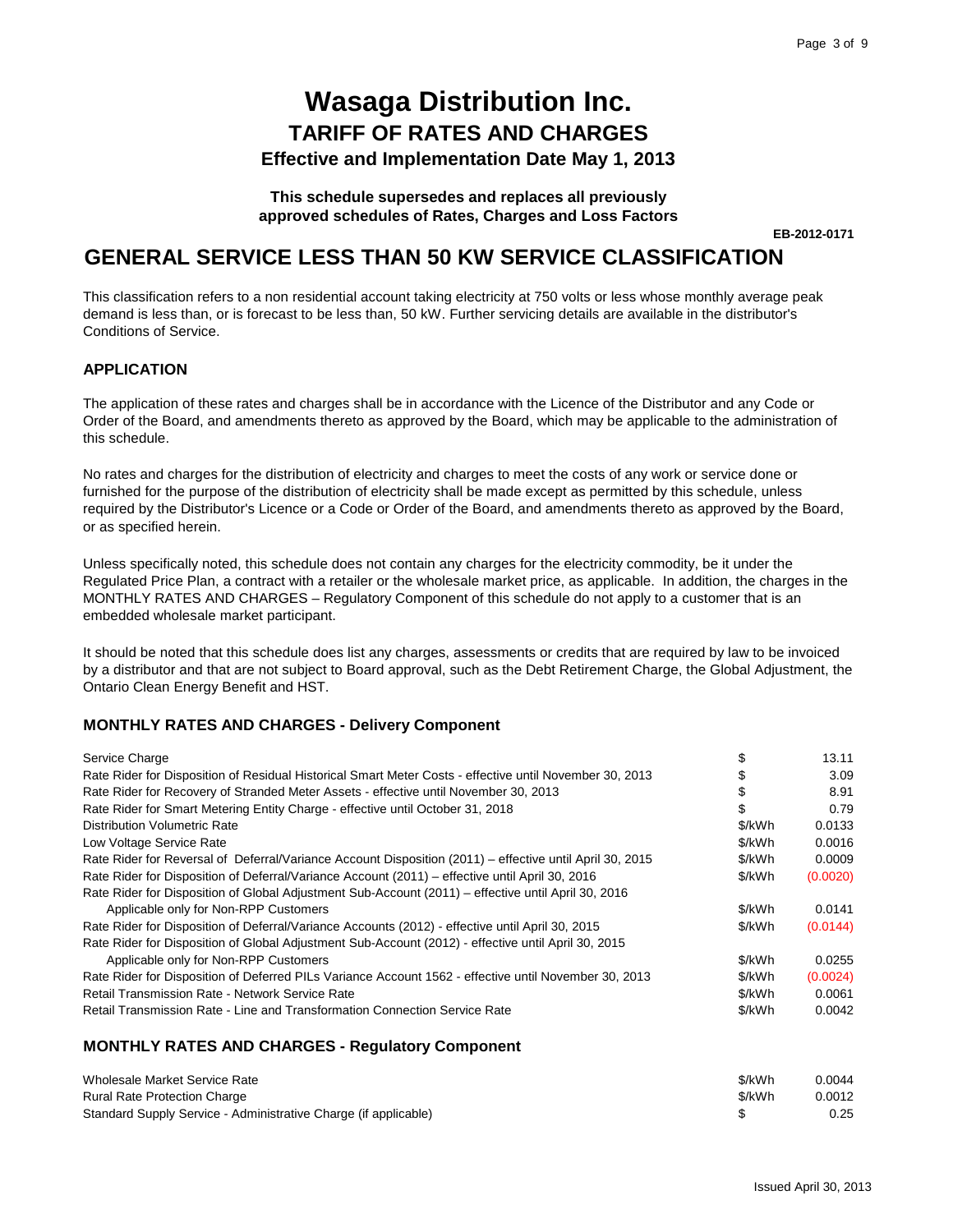**This schedule supersedes and replaces all previously approved schedules of Rates, Charges and Loss Factors**

**EB-2012-0171** 

## **GENERAL SERVICE 50 TO 4,999 KW SERVICE CLASSIFICATION**

This classification refers to a non residential account whose monthly average peak demand is equal to or greater than, or is forecast to be equal to or greater than, 50 kW but less than 5,000 kW. Further servicing details are available in the distributor's Conditions of Service.

#### **APPLICATION**

The application of these rates and charges shall be in accordance with the Licence of the Distributor and any Code or Order of the Board, and amendments thereto as approved by the Board, which may be applicable to the administration of this schedule.

No rates and charges for the distribution of electricity and charges to meet the costs of any work or service done or furnished for the purpose of the distribution of electricity shall be made except as permitted by this schedule, unless required by the Distributor's Licence or a Code or Order of the Board, and amendments thereto as approved by the Board, or as specified herein.

Unless specifically noted, this schedule does not contain any charges for the electricity commodity, be it under the Regulated Price Plan, a contract with a retailer or the wholesale market price, as applicable. In addition, the charges in the MONTHLY RATES AND CHARGES – Regulatory Component of this schedule do not apply to a customer that is an embedded wholesale market participant.

It should be noted that this schedule does list any charges, assessments or credits that are required by law to be invoiced by a distributor and that are not subject to Board approval, such as the Debt Retirement Charge, the Global Adjustment, the Ontario Clean Energy Benefit and HST.

#### **MONTHLY RATES AND CHARGES - Delivery Component**

| Service Charge                                                                                           | \$    | 30.05    |
|----------------------------------------------------------------------------------------------------------|-------|----------|
| Distribution Volumetric Rate                                                                             | \$/kW | 4.5601   |
| Low Voltage Service Rate                                                                                 | \$/kW | 0.5944   |
| Rate Rider for Reversal of Deferral/Variance Account Disposition (2011) – effective until April 30, 2015 | \$/kW | (3.2601) |
| Rate Rider for Disposition of Deferral/Variance Account (2011) – effective until April 30, 2016          | \$/kW | (1.2127) |
| Rate Rider for Disposition of Global Adjustment Sub-Account (2011) – effective until April 30, 2016      |       |          |
| Applicable only for Non-RPP Customers                                                                    | \$/kW | 8.5730   |
| Rate Rider for Disposition of Deferral/Variance Accounts (2012) - effective until April 30, 2015         | \$/kW | (5.9140) |
| Rate Rider for Disposition of Global Adjustment Sub-Account (2012) - effective until April 30, 2015      |       |          |
| Applicable only for Non-RPP Customers                                                                    | \$/kW | 10.3487  |
| Rate Rider for Disposition of Deferred PILs Variance Account 1562 - effective until November 30, 2013    | \$/kW | (0.5449) |
| Retail Transmission Rate - Network Service Rate                                                          | \$/kW | 2.5165   |
| Retail Transmission Rate - Line and Transformation Connection Service Rate                               | \$/kW | 1.6975   |

| Wholesale Market Service Rate                                   | \$/kWh | 0.0044 |
|-----------------------------------------------------------------|--------|--------|
| <b>Rural Rate Protection Charge</b>                             | \$/kWh | 0.0012 |
| Standard Supply Service - Administrative Charge (if applicable) |        | 0.25   |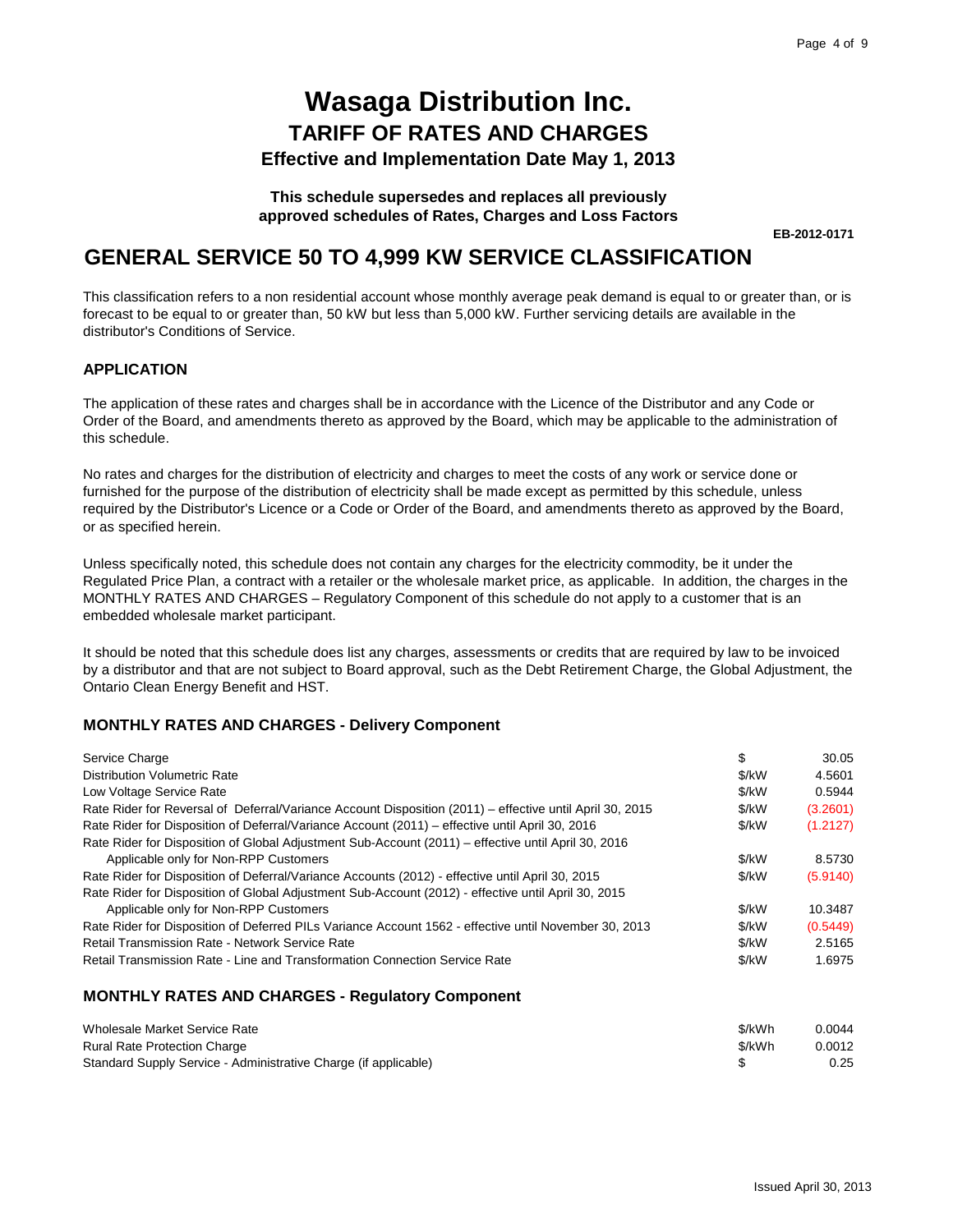**This schedule supersedes and replaces all previously approved schedules of Rates, Charges and Loss Factors**

**EB-2012-0171** 

### **UNMETERED SCATTERED LOAD SERVICE CLASSIFICATION**

This application refers to an account taking electricity at 750 volts or less whose monthly average peak demand is less than, or is forecast to be less than, 50 kW and the consumption is unmetered. Such connections include cable, TV power packs, bus shelters, telephone booths, traffic lights, railway crossings, etc. The customer will provide detailed manufacturer information/documentation with regard to the electrical demand/consumption of the proposed unmetered load. Further servicing details are available in the distributor's Conditions of Service.

#### **APPLICATION**

The application of these rates and charges shall be in accordance with the Licence of the Distributor and any Code or Order of the Board, and amendments thereto as approved by the Board, which may be applicable to the administration of this schedule.

No rates and charges for the distribution of electricity and charges to meet the costs of any work or service done or furnished for the purpose of the distribution of electricity shall be made except as permitted by this schedule, unless required by the Distributor's Licence or a Code or Order of the Board, and amendments thereto as approved by the Board, or as specified herein.

Unless specifically noted, this schedule does not contain any charges for the electricity commodity, be it under the Regulated Price Plan, a contract with a retailer or the wholesale market price, as applicable. In addition, the charges in the MONTHLY RATES AND CHARGES – Regulatory Component of this schedule do not apply to a customer that is an embedded wholesale market participant.

It should be noted that this schedule does list any charges, assessments or credits that are required by law to be invoiced by a distributor and that are not subject to Board approval, such as the Debt Retirement Charge, the Global Adjustment, the Ontario Clean Energy Benefit and HST.

#### **MONTHLY RATES AND CHARGES - Delivery Component**

| Service Charge (per connection)                                                                          | S      | 3.79     |
|----------------------------------------------------------------------------------------------------------|--------|----------|
| <b>Distribution Volumetric Rate</b>                                                                      | \$/kWh | 0.0076   |
| Low Voltage Service Rate                                                                                 | \$/kWh | 0.0015   |
| Rate Rider for Reversal of Deferral/Variance Account Disposition (2011) – effective until April 30, 2015 | \$/kWh | 0.0020   |
| Rate Rider for Disposition of Deferral/Variance Account (2011) – effective until April 30, 2016          | \$/kWh | (0.0020) |
| Rate Rider for Disposition of Deferral/Variance Accounts (2012) - effective until April 30, 2015         | \$/kWh | (0.0145) |
| Rate Rider for Disposition of Deferred PILs Variance Account 1562 - effective until November 30, 2013    | \$/kWh | (0.0021) |
| Retail Transmission Rate - Network Service Rate                                                          | \$/kWh | 0.0061   |
| Retail Transmission Rate - Line and Transformation Connection Service Rate                               | \$/kWh | 0.0042   |

| Wholesale Market Service Rate                                   | \$/kWh | 0.0044 |
|-----------------------------------------------------------------|--------|--------|
| <b>Rural Rate Protection Charge</b>                             | \$/kWh | 0.0012 |
| Standard Supply Service - Administrative Charge (if applicable) |        | 0.25   |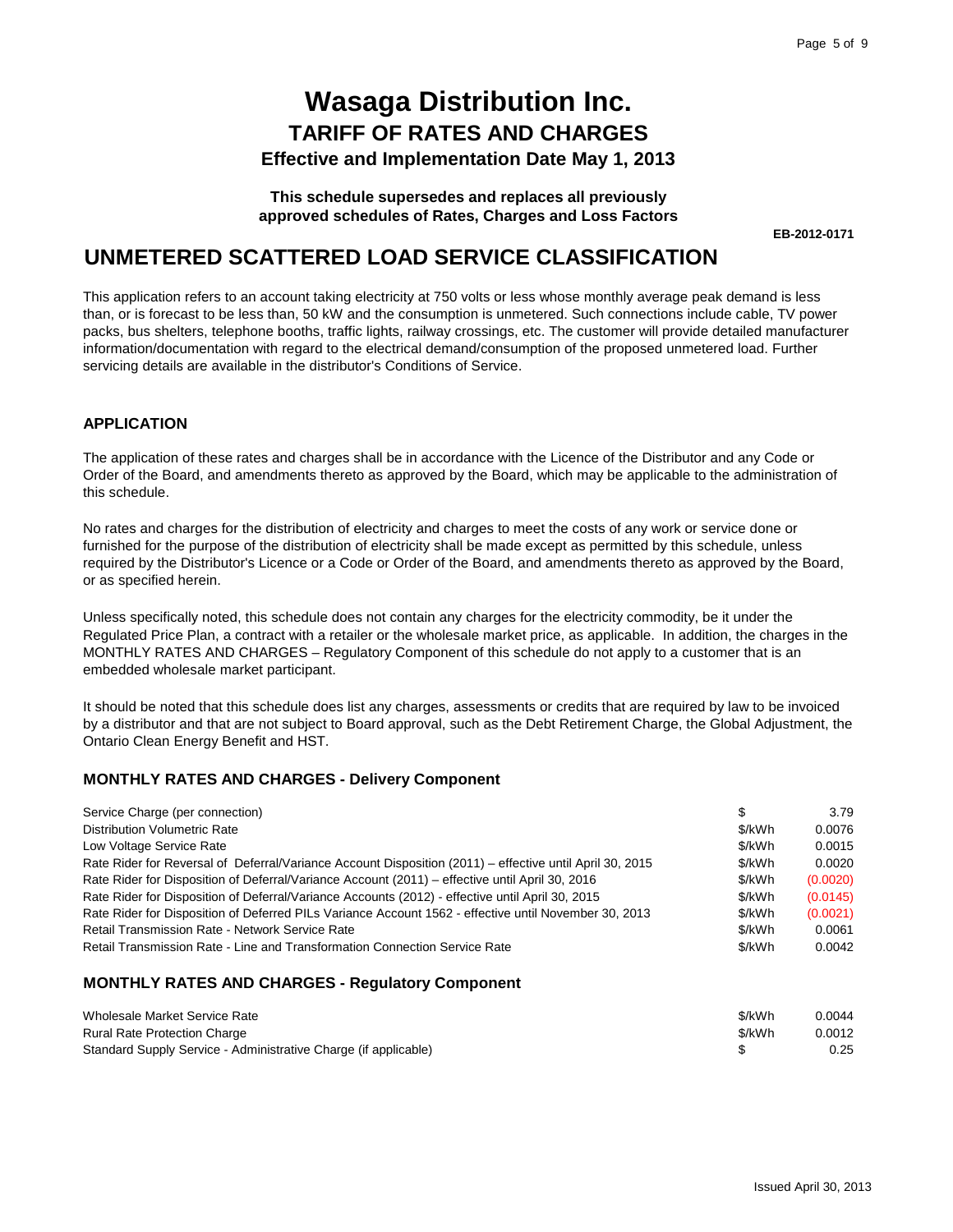**This schedule supersedes and replaces all previously approved schedules of Rates, Charges and Loss Factors**

**EB-2012-0171** 

## **STREET LIGHTING SERVICE CLASSIFICATION**

This classification refers to an account for roadway lighting with a Municipality, Regional Municipality, Ministry of Transportation and private roadway lighting operation, controlled by photo cells. The consumption for these customers will be based on the calculated connected load times the required lighting times, established in the approved OEB street lighting load shape template. Further servicing details are available in the distributor's Conditions of Service.

#### **APPLICATION**

The application of these rates and charges shall be in accordance with the Licence of the Distributor and any Code or Order of the Board, and amendments thereto as approved by the Board, which may be applicable to the administration of this schedule.

No rates and charges for the distribution of electricity and charges to meet the costs of any work or service done or furnished for the purpose of the distribution of electricity shall be made except as permitted by this schedule, unless required by the Distributor's Licence or a Code or Order of the Board, and amendments thereto as approved by the Board, or as specified herein.

Unless specifically noted, this schedule does not contain any charges for the electricity commodity, be it under the Regulated Price Plan, a contract with a retailer or the wholesale market price, as applicable. In addition, the charges in the MONTHLY RATES AND CHARGES – Regulatory Component of this schedule do not apply to a customer that is an embedded wholesale market participant.

It should be noted that this schedule does list any charges, assessments or credits that are required by law to be invoiced by a distributor and that are not subject to Board approval, such as the Debt Retirement Charge, the Global Adjustment, the Ontario Clean Energy Benefit and HST.

#### **MONTHLY RATES AND CHARGES - Delivery Component**

| Service Charge (per connection)                                                                          | \$      | 1.43     |
|----------------------------------------------------------------------------------------------------------|---------|----------|
| <b>Distribution Volumetric Rate</b>                                                                      | $$$ /kW | 0.8514   |
| Low Voltage Service Rate                                                                                 | \$/kW   | 0.4595   |
| Rate Rider for Reversal of Deferral/Variance Account Disposition (2011) – effective until April 30, 2015 | \$/kW   | 0.6695   |
| Rate Rider for Disposition of Deferral/Variance Account (2011) – effective until April 30, 2016          | \$/kW   | (0.6695) |
| Rate Rider for Disposition of Deferral/Variance Accounts (2012) - effective until April 30, 2015         | \$/kW   | (5.0420) |
| Rate Rider for Disposition of Global Adjustment Sub-Account (2012) - effective until April 30, 2015      |         |          |
| Applicable only for Non-RPP Customers                                                                    | \$/kW   | 9.0416   |
| Rate Rider for Disposition of Deferred PILs Variance Account 1562 - effective until November 30, 2013    | \$/kW   | (1.2137) |
| Retail Transmission Rate - Network Service Rate                                                          | \$/kW   | 1.8979   |
| Retail Transmission Rate - Line and Transformation Connection Service Rate                               | \$/kW   | 1.3122   |

| Wholesale Market Service Rate                                   | \$/kWh | 0.0044 |
|-----------------------------------------------------------------|--------|--------|
| <b>Rural Rate Protection Charge</b>                             | \$/kWh | 0.0012 |
| Standard Supply Service - Administrative Charge (if applicable) |        | 0.25   |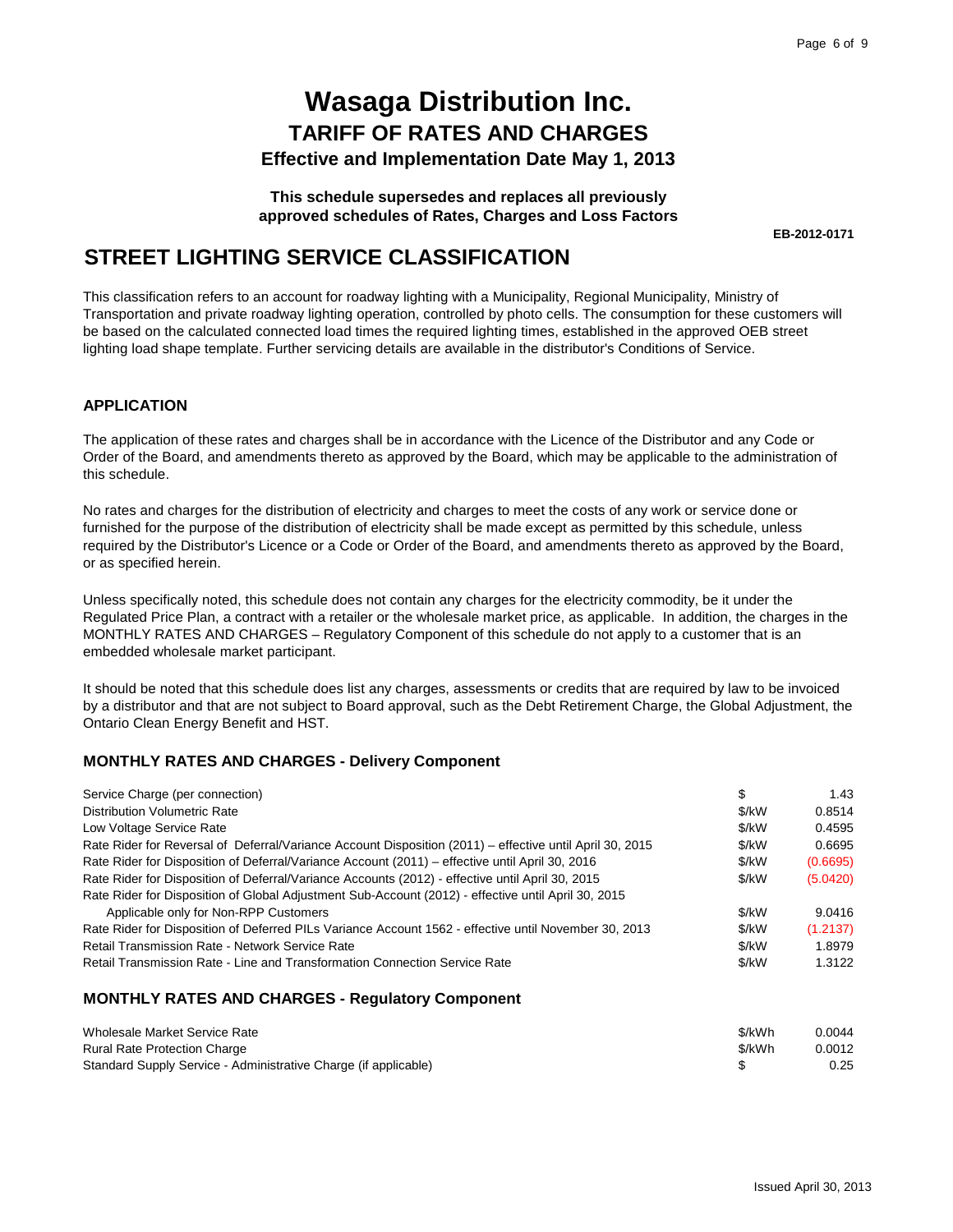#### **This schedule supersedes and replaces all previously approved schedules of Rates, Charges and Loss Factors**

**EB-2012-0171** 

## **microFIT SERVICE CLASSIFICATION**

This classification applies to an electricity generation facility contracted under the Ontario Power Authority's microFIT program and connected to the distributor's distribution system. Further servicing details are available in the distributor's Conditions of Service.

#### **APPLICATION**

The application of these rates and charges shall be in accordance with the Licence of the Distributor and any Code or Order of the Board, and amendments thereto as approved by the Board, which may be applicable to the administration of this schedule.

No rates and charges for the distribution of electricity and charges to meet the costs of any work or service done or furnished for the purpose of the distribution of electricity shall be made except as permitted by this schedule, unless required by the Distributor's Licence or a Code or Order of the Board, and amendments thereto as approved by the Board, or as specified herein.

Unless specifically noted, this schedule does not contain any charges for the electricity commodity, be it under the Regulated Price Plan, a contract with a retailer or the wholesale market price, as applicable.

It should be noted that this schedule does list any charges, assessments or credits that are required by law to be invoiced by a distributor and that are not subject to Board approval, such as the Debt Retirement Charge, the Global Adjustment, the Ontario Clean Energy Benefit and HST.

#### **MONTHLY RATES AND CHARGES - Delivery Component**

Service Charge

 $$ 5.40$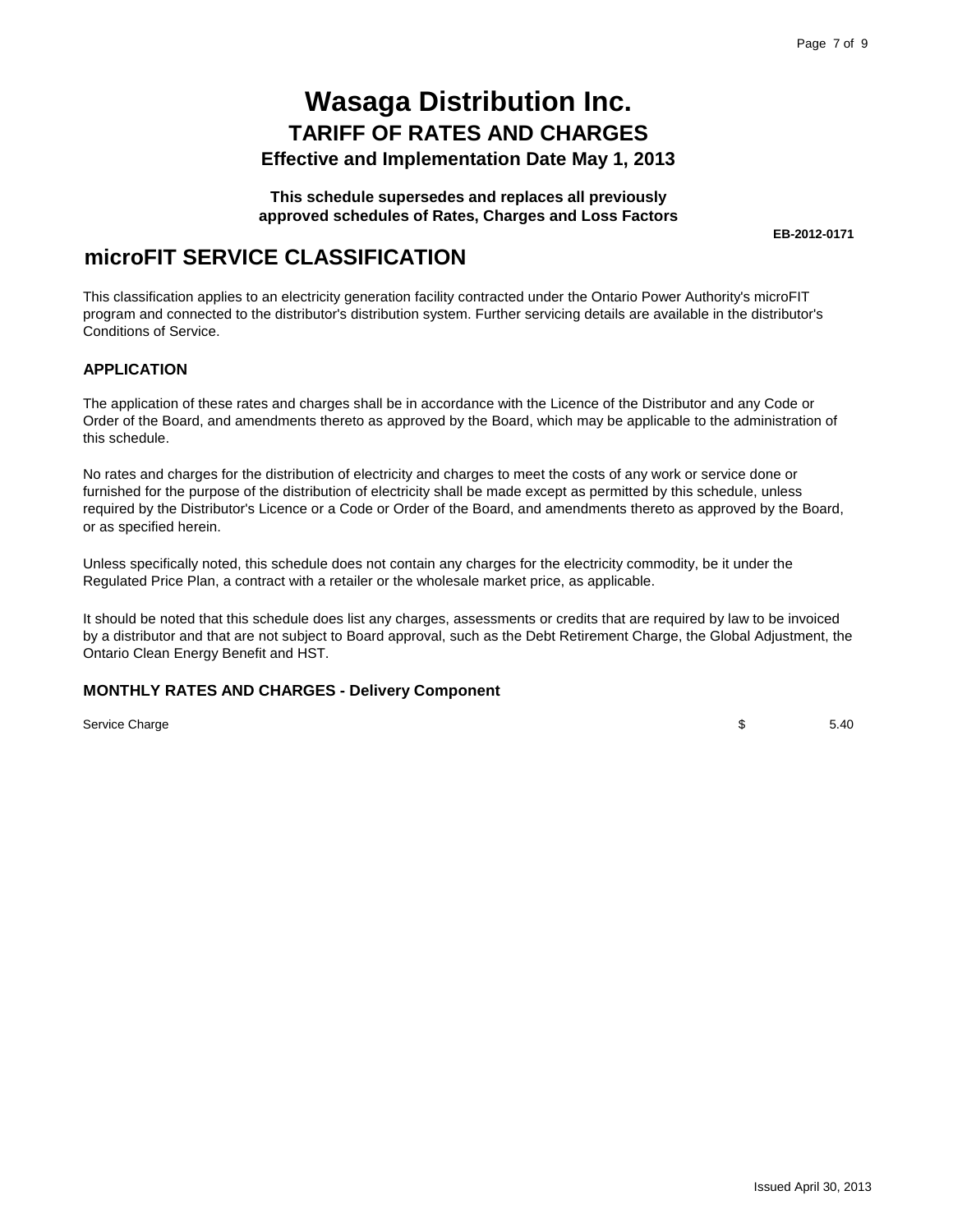#### **This schedule supersedes and replaces all previously approved schedules of Rates, Charges and Loss Factors**

## **ALLOWANCES**

**EB-2012-0171** 

| Transformer Allowance for Ownership - per kW of billing demand/month                      | \$/kW | (0.60) |
|-------------------------------------------------------------------------------------------|-------|--------|
| Primary Metering Allowance for transformer losses – applied to measured demand and energy | %     | (1.00) |

## **SPECIFIC SERVICE CHARGES**

#### **APPLICATION**

The application of these rates and charges shall be in accordance with the Licence of the Distributor and any Code or Order of the Board, and amendments thereto as approved by the Board, which may be applicable to the administration of this schedule.

No charges to meet the costs of any work or service done or furnished for the purpose of the distribution of electricity shall be made except as permitted by this schedule, unless required by the Distributor's Licence or a Code or Order of the Board, and amendments thereto as approved by the Board, or as specified herein.

It should be noted that this schedule does list any charges, assessments or credits that are required by law to be invoiced by a distributor and that are not subject to Board approval, such as the Debt Retirement Charge, the Global Adjustment, the Ontario Clean Energy Benefit and HST.

#### **Customer Administration**

| Arrears certificate                                                                       | \$   | 15.00  |
|-------------------------------------------------------------------------------------------|------|--------|
| <b>Statement of Account</b>                                                               |      | 15.00  |
| Request for other billing information                                                     | \$   | 15.00  |
| <b>Easement Letter</b>                                                                    | \$   | 15.00  |
| Income Tax Letter                                                                         | \$   | 15.00  |
| <b>Account History</b>                                                                    | \$   | 15.00  |
| Credit check (plus credit agency costs)                                                   | \$   | 15.00  |
| Returned cheque charge (plus bank charges)                                                | \$   | 15.00  |
| Legal letter charge                                                                       | \$   | 15.00  |
| Account set up charge/change of occupancy charge (plus credit agency costs if applicable) | \$   | 30.00  |
| Special meter reads                                                                       | \$   | 30.00  |
| Meter dispute charge plus Measurement Canada fees (if meter found correct)                | \$   | 30.00  |
| <b>Non-Payment of Account</b>                                                             |      |        |
| Late Payment - per month                                                                  | $\%$ | 1.50   |
| Late Payment - per annum                                                                  | $\%$ | 19.56  |
| Collection of account charge - no disconnection                                           | \$   | 30.00  |
| Disconnect/Reconnect at meter - during regular hours                                      | \$   | 65.00  |
| Disconnect/Reconnect at meter - after regular hours                                       | \$   | 185.00 |
| Disconnect/Reconnect at pole - during regular hours                                       | \$   | 185.00 |
| Disconnect/Reconnect at pole – after regular hours                                        | \$   | 415.00 |
| Install/Remove load control device - during regular hours                                 | \$   | 65.00  |
| Install/Remove load control device - after regular hours                                  | \$   | 185.00 |
| Service call – customer owned equipment                                                   | \$   | 30.00  |
| Service call - after regular hours                                                        | \$   | 165.00 |
| Specific Charge for Access to the Power Poles - \$/pole/year                              | \$   | 22.35  |